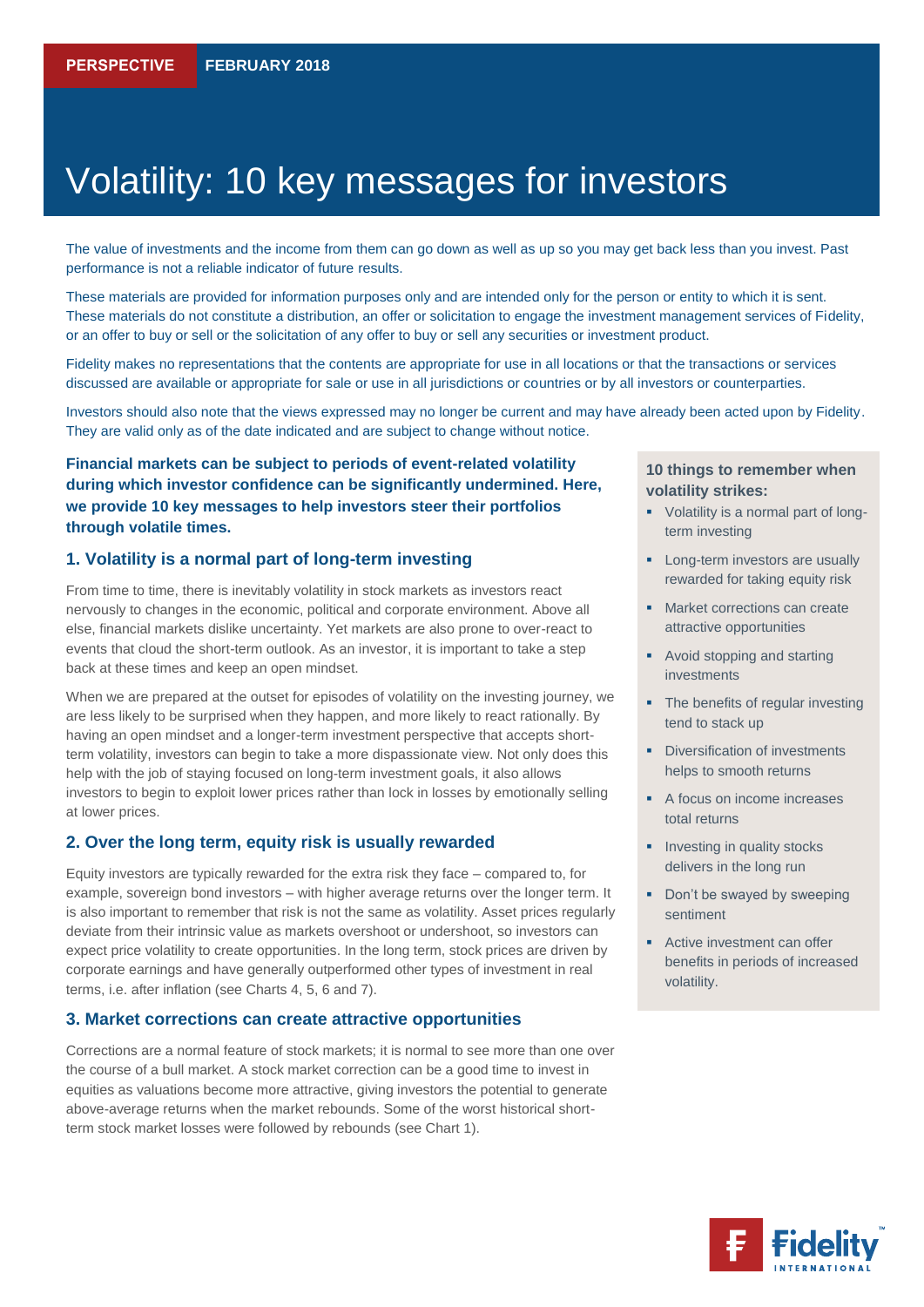# **4. Avoid stopping and starting investments**

Those who remain invested typically benefit from the long-term uptrend in stock markets. When investors try to time the market and stop-and-start their investments, they can run the risk of denting future returns by missing the best recovery days in the market and the most attractive buying opportunities that become available during periods of pessimism. Missing out on just five of the best performance days in the market can have a significant impact on longer-term returns (see Chart 2 and Table 2).

# **5. The benefits of regular investing stack up**

Irrespective of an investor's time horizon, it makes sense to regularly invest a certain amount of money in a fund, for example each month or quarter. This approach is known as cost averaging. While it doesn't promise a profit or protect against a market downturn, it can help lower the average cost of fund purchases. And although regular saving during a falling market may seem counter-intuitive to investors looking to limit their losses, it is precisely at this time when some of the best investments can be made, because asset prices are lower and will benefit from any market rebound. (Investors should always review their portfolio from time to time and adjust it if needed.)

#### **6. Diversification of investments helps to smooth returns**

Asset allocation can be difficult to perfect as market cycles can be short and subject to bouts of volatility. During volatile markets, leadership can rotate quickly from one sector or market to another. Investors can spread the risk associated with specific markets or sectors by investing into different investment buckets to reduce the likelihood of concentrated losses. For example, holding a mix of 'risk' assets (equities, real estate and credit) and defensive assets (government and investment grade bonds, and cash) in your portfolio can help to smooth returns over time.

Investing in actively managed multi-asset funds can be a useful alternative for some investors as they provide ready-made asset level and geographic portfolio diversification. These funds are typically constructed on the basis of strategic long-term asset returns, with asset weights managed tactically according to expected conditions. Spreading investments over different countries can also help to bring down correlations within a portfolio and reduce the impact of market-specific risk.

# **7. Invest in quality, dividend-paying stocks for regular income**

Sustainable dividends paid by high quality, cash-generative companies can be especially attractive, because the income element tends to be stable even during volatile market periods. High quality, income-paying stocks tend to be leading global brands that can weather the ups and downs of the business cycle thanks to their established market shares, strong pricing power, and resilient earnings streams. These companies typically operate in multiple regions, smoothing out the effects of patchy regional performance. This through-cycle ability to offer attractive total returns makes them a useful component of any portfolio.

#### **8. Reinvest income to increase total returns**

Reinvesting dividends can provide a considerable boost to total returns over time, thanks to the power of compound interest (see Chart 3). To achieve an attractive total return, investors need to be disciplined and patient, with time in the market perhaps the most critical yet underestimated ingredient in the winning formula. Regular dividend payments also tend to support share price stability and dividend-paying stocks can help protect against the erosive effects of inflation.

#### **9. Don't be swayed by sweeping sentiment**

The popularity of investment themes ebbs and flows – for instance, technology has come full circle after a late 90s boom and 2000s bust. Overall sentiment to emerging markets tends to wax and wane with the commodity cycle and as economic growth slows in key economies like China. As country and sector specific risks become more prominent, investors need to take a discriminating view, since a top-down approach to emerging markets is no longer appropriate.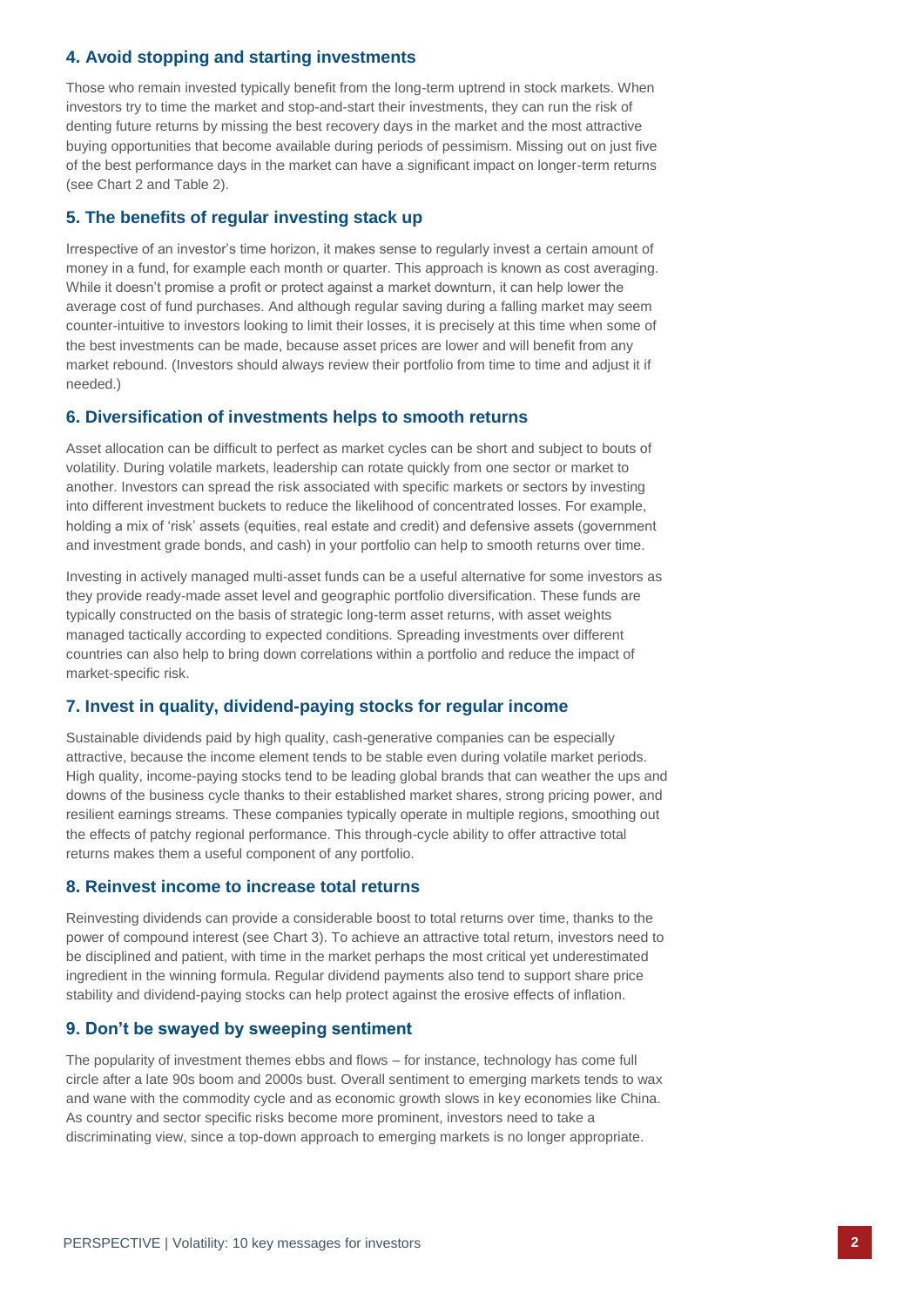But there are still great opportunities for investors at the stock level, as innovative emerging companies can take advantage of supportive secular drivers like population growth and expanding middle class demand for healthcare, technology and consumer goods and services. The key point is not to allow the euphoria or undue pessimism of the market to cloud your judgement.

# **10. Active investment can be a very successful strategy**

When volatility increases, the flexibility of active investing can be especially rewarding compared to the rigid allocations of passive investments. In particular, volatility can introduce opportunities for bottom-up stock-pickers, especially during times of market dislocation. At Fidelity, we believe strongly in active management and we have one of the largest buy-side research teams in the asset management industry to support this. Because we analyse companies from the bottom up, we are well positioned to invest when other investors might be shying away during bouts of market volatility.

Remember, too, that the stocks you do not own in a fund can be as important as the ones you do own. There are companies in every stock market that are poorly managed or which suffer from fundamentally difficult outlooks; active managers can avoid these stocks. Moreover, the value added by avoiding some of the worst stocks in the market builds over cycles and with the passage of time, making research-driven active strategies particularly appealing for long-term investors.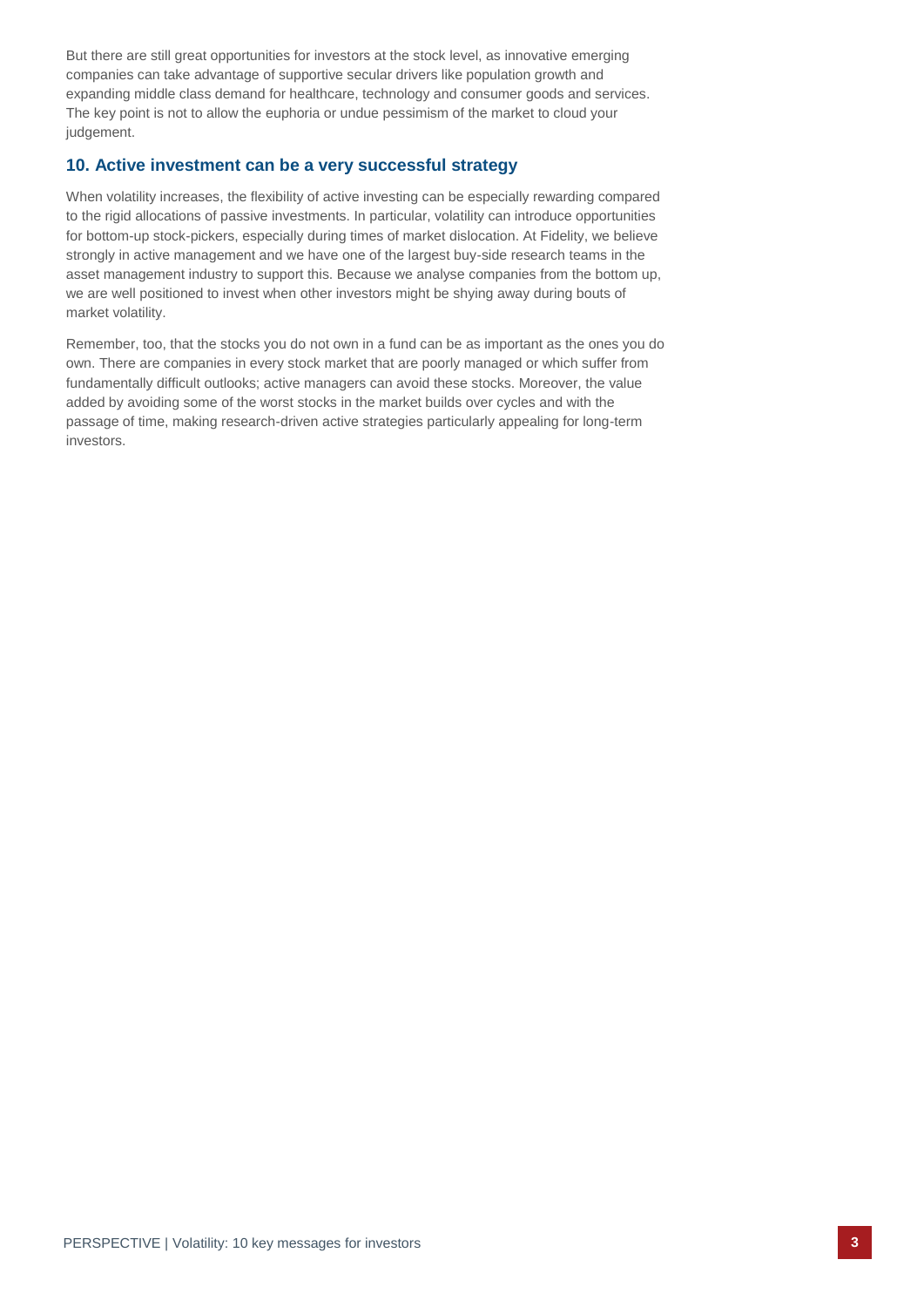# **Looking through volatility**

Historical data can provide useful context that helps investors to both look through volatility and take an unemotional, long-term approach to their investments.

These charts and tables provide compelling evidence for a long-term approach, showing, for example, why an approach of stopping and starting investments over time can run the risk of missing out on some of the best periods of returns.

#### **Table 1. Strongest quarters generally outnumber the weakest ones**

| Q4 1992 to Q4 2017 | Number of quarters with gains<br>of 10% or greater | Number of quarters with declines<br>of 10% or greater |
|--------------------|----------------------------------------------------|-------------------------------------------------------|
| <b>ASX 200</b>     | 12                                                 | 6                                                     |
| <b>CAC 40</b>      | 15                                                 | 11                                                    |
| <b>DAX</b>         | 24                                                 | 10                                                    |
| <b>FTSE 100</b>    | 8                                                  | 9                                                     |
| <b>Hang Seng</b>   | 22                                                 | 12                                                    |
| Nikkei 225         | 18                                                 | 19                                                    |
| <b>S&amp;P 500</b> | 15                                                 | 8                                                     |

Source: Datastream, February 2018. All calculations use local currency total returns, except for the Nikkei 225, for which the calculations are based on the price index.

### **Time in the market beats timing the market**

Inertia can be a positive force once the decision to invest has been made: missing the best days in the market can have a significant impact on your overall investment return.

#### **Chart 1: Total return and impact of missing the five and 30 best days in the S&P 500 (1992-2017), US\$**



Source: Datastream, Fidelity International, February 2018. S&P 500 total return data from 31/12/1992 - 30/12/2017.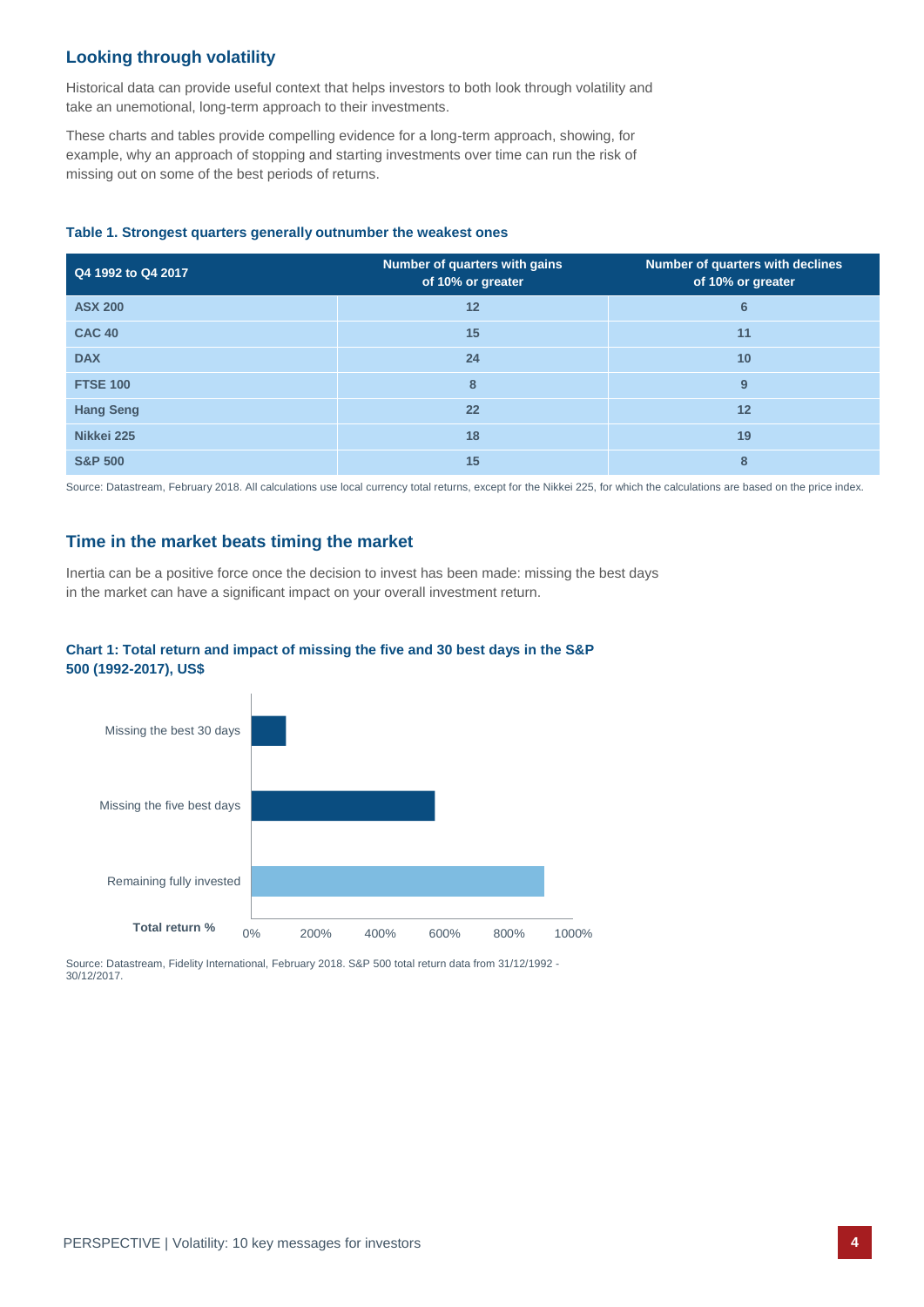#### **Table 2. The impact of missing five or 30 of the best-performing days over the long term**

| 31/12/1992-30/12/2017 | <b>Total return for</b><br>the entire period | Total return minus five best-<br>performing days | Total return minus 30 best-<br>performing days |
|-----------------------|----------------------------------------------|--------------------------------------------------|------------------------------------------------|
| <b>ASX 200</b>        | 985%                                         | 730%                                             | 224%                                           |
| <b>CAC 40</b>         | 524%                                         | 289%                                             | $-4%$                                          |
| <b>DAX</b>            | 736%                                         | 427%                                             | 25%                                            |
| <b>FTSE 100</b>       | 552%                                         | 339%                                             | 47%                                            |
| <b>Hang Seng</b>      | 1,177%                                       | 558%                                             | 23%                                            |
| Nikkei 225            | 35%                                          | $-15%$                                           | $-79%$                                         |
| <b>S&amp;P 500</b>    | 910%                                         | 570%                                             | 107%                                           |

Source: Datastream, February 2018. All calculations use local currency total returns, except for the Nikkei 225, for which the calculations are based on the price index.

#### **Table 3. The best three-year and five-year periods of return between 1992 and 2017**

| 31/12/1992-30/12/2017 | Best return in a three-<br>year period | Up to end of year | Best return in a three-<br>year period | Up to end of year |
|-----------------------|----------------------------------------|-------------------|----------------------------------------|-------------------|
| <b>ASX 200</b>        | 95%                                    | 2006              | 160%                                   | 2007              |
| <b>CAC 40</b>         | 175%                                   | 1999              | 260%                                   | 1999              |
| <b>DAX</b>            | 141%                                   | 1999              | 230%                                   | 1999              |
| <b>FTSE 100</b>       | 89%                                    | 1997              | 168%                                   | 1999              |
| <b>Hang Seng</b>      | 95%                                    | 2007              | 198%                                   | 2007              |
| Nikkei 225            | 106%                                   | 2014              | 126%                                   | 2016              |
| <b>S&amp;P 500</b>    | 126%                                   | 1997              | 251%                                   | 1999              |

Source: Datastream, February 2018. All calculations use local currency total returns, except for the Nikkei 225 and the Hang Seng, for which the calculations are based on the price index. From 31/12/1992 to 31/12/2017.

#### **Chart 2: The power of dividend reinvesting**

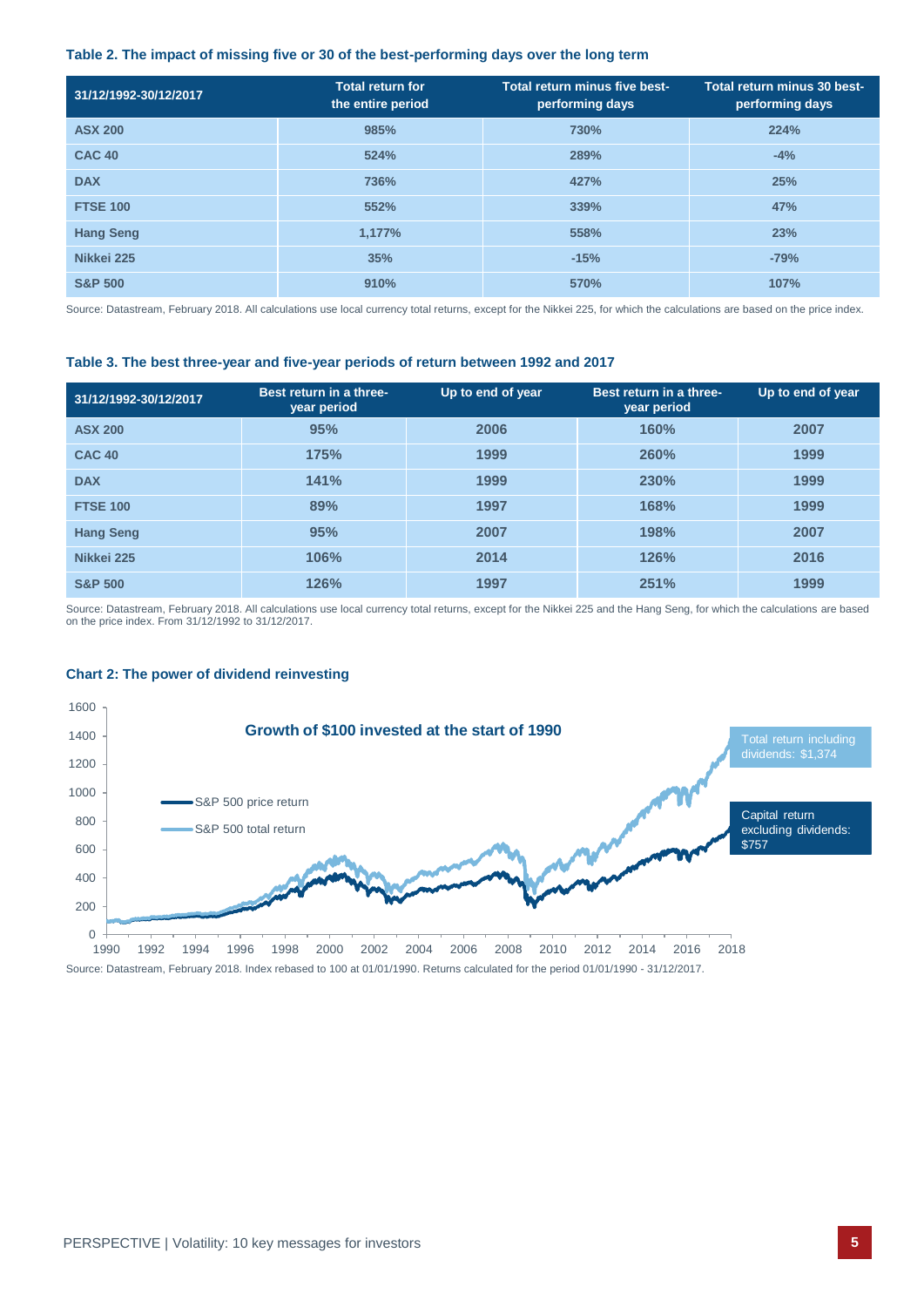**Chart 3: Equities outperform Treasuries and cash over time Chart 4: Equity total returns beat inflation by a wide margin Tips for using this placeholder**



\* Entire sample, from end-1925 to end-2016. Source: Barclays Equity Gilt Study 2017



2017







Source: Barclays Equity Gilt Study 2017





One of the most serious investment implications of following the herd is that **investors end up buying when prices are high and selling when prices are low.**

In addition, **we avoid losses** as we feel the pain of a loss about twice as deeply as the happiness from a gain.

# **Chart 7: 'Three strikes and I'm out'**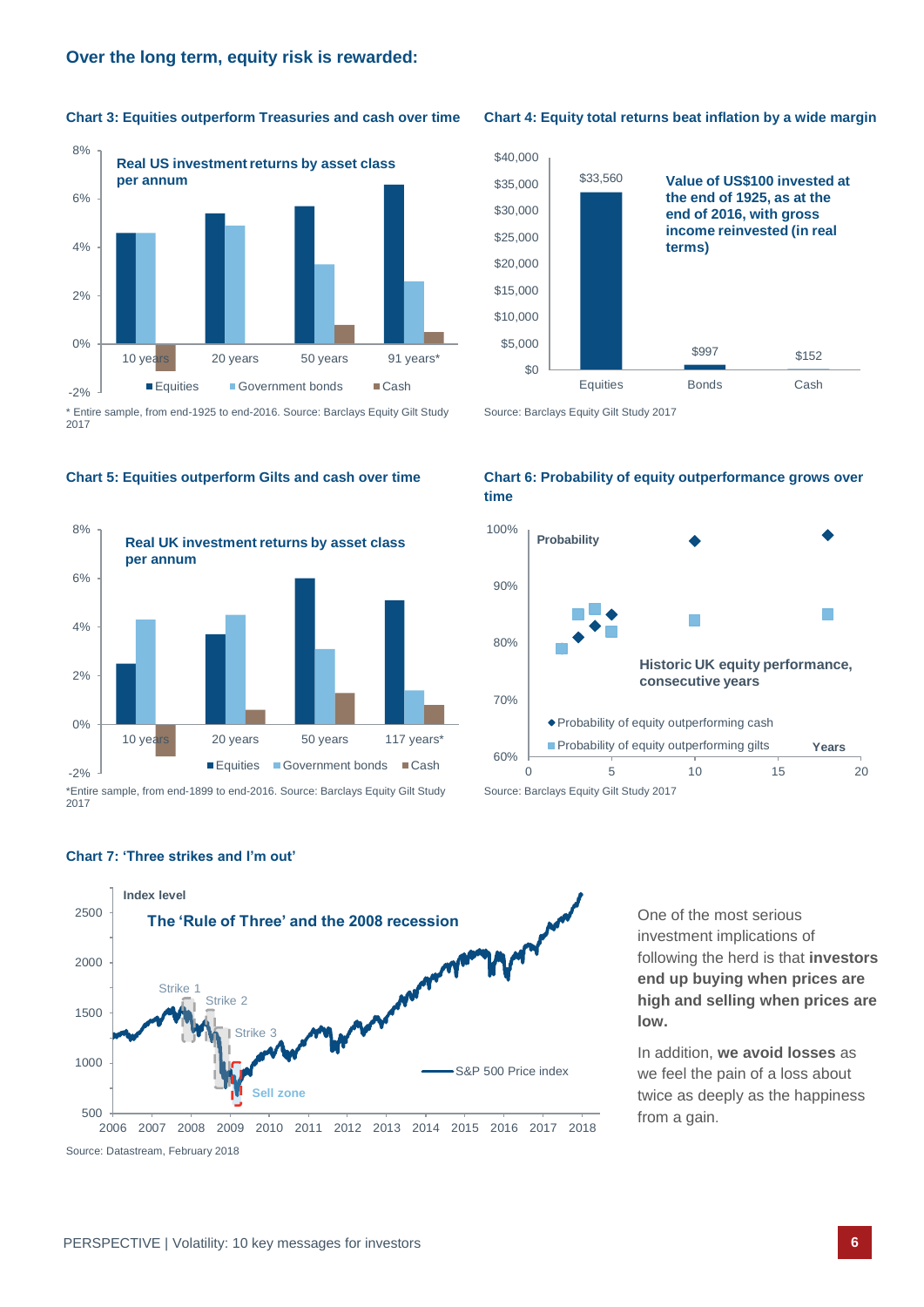Moreover, there are two principal behavioural biases that can kick in during times of market stress, causing investors to capitulate and sell at the wrong time for the wrong reasons: herding and loss aversion. The urge to do as others are doing is a particularly powerful bias in human behaviour that has aided social development, but is not always helpful in investing.

More seriously, following the herd means that investors end up buying when prices are high and selling when prices are low. This is known as 'chasing the market' - a terrible investment strategy. In reality, it is typically better to do the opposite, buying when others are fearful and prices are low, and selling when other are greedy and prices are high. The best investors know this but for many of us, going against the herd feels very difficult as we have to fight our emotions.

The second bias, loss aversion, is one of the most significant behavioural biases that can affect investment. Experiments show that people take the safe option in gambles that involve gains, but take risk in gambles that involve losses, and that we feel the pain of a loss twice as deeply as the happiness from a gain.

# **What the experts say**

These quotes from some of the most successful investors illustrate how investing in stock markets can be a challenging yet rewarding venture, requiring strong research skills, a rational, dispassionate mindset, a long-term horizon and patience in equal measure.

| "The first rule of investment is 'buy low and sell high', but many<br>people fear to buy low because of the fear of the stock dropping<br>even lower. Then you may ask: 'When is the time to buy low?' The<br>answer is: When there is maximum pessimism."<br><b>Sir John Templeton</b> | "You pay a very high price for a cheery consensus. It won't<br>be the economy that will do in investors; it will be the<br>investors themselves. Uncertainty is actually the friend of<br>the buyer of long-term values."<br><b>Warren Buffett</b> |
|-----------------------------------------------------------------------------------------------------------------------------------------------------------------------------------------------------------------------------------------------------------------------------------------|----------------------------------------------------------------------------------------------------------------------------------------------------------------------------------------------------------------------------------------------------|
| "Everyone has the brainpower to make money in stocks. Not<br>everyone has the stomach. If you are susceptible to selling<br>everything in a panic, you ought to avoid stocks and mutual<br>funds altogether."<br><b>Peter Lynch</b>                                                     | "When an investor focuses on short-term investments, he<br>or she is observing the variability of the portfolio, not the<br>returns - in short, being fooled by randomness."<br><b>Nassim Nicholas Taleb</b>                                       |
| "The stock market is the story of cycles and of the human<br>behaviour that is responsible for overreactions in both<br>directions."<br>Seth Klarman                                                                                                                                    | "In the short run, the market is a voting machine, but in the<br>long run it is a weighing machine."<br><b>Benjamin Graham</b>                                                                                                                     |
| "Unless you can watch your stock holding decline by 50%<br>without becoming<br>panic-stricken, you should not be<br>in the stock market."<br><b>Warren Buffett</b>                                                                                                                      | "If investing is entertaining, if you're having fun, you're<br>probably not making any money. Good investing is<br>boring."<br><b>George Soros</b>                                                                                                 |
| "More money has been lost trying to<br>anticipate and protect from corrections<br>than actually in them."<br><b>Peter Lynch</b>                                                                                                                                                         | "Bull markets are born on pessimism, grow on scepticism,<br>mature on optimism and die of euphoria."<br><b>Sir John Templeton</b>                                                                                                                  |